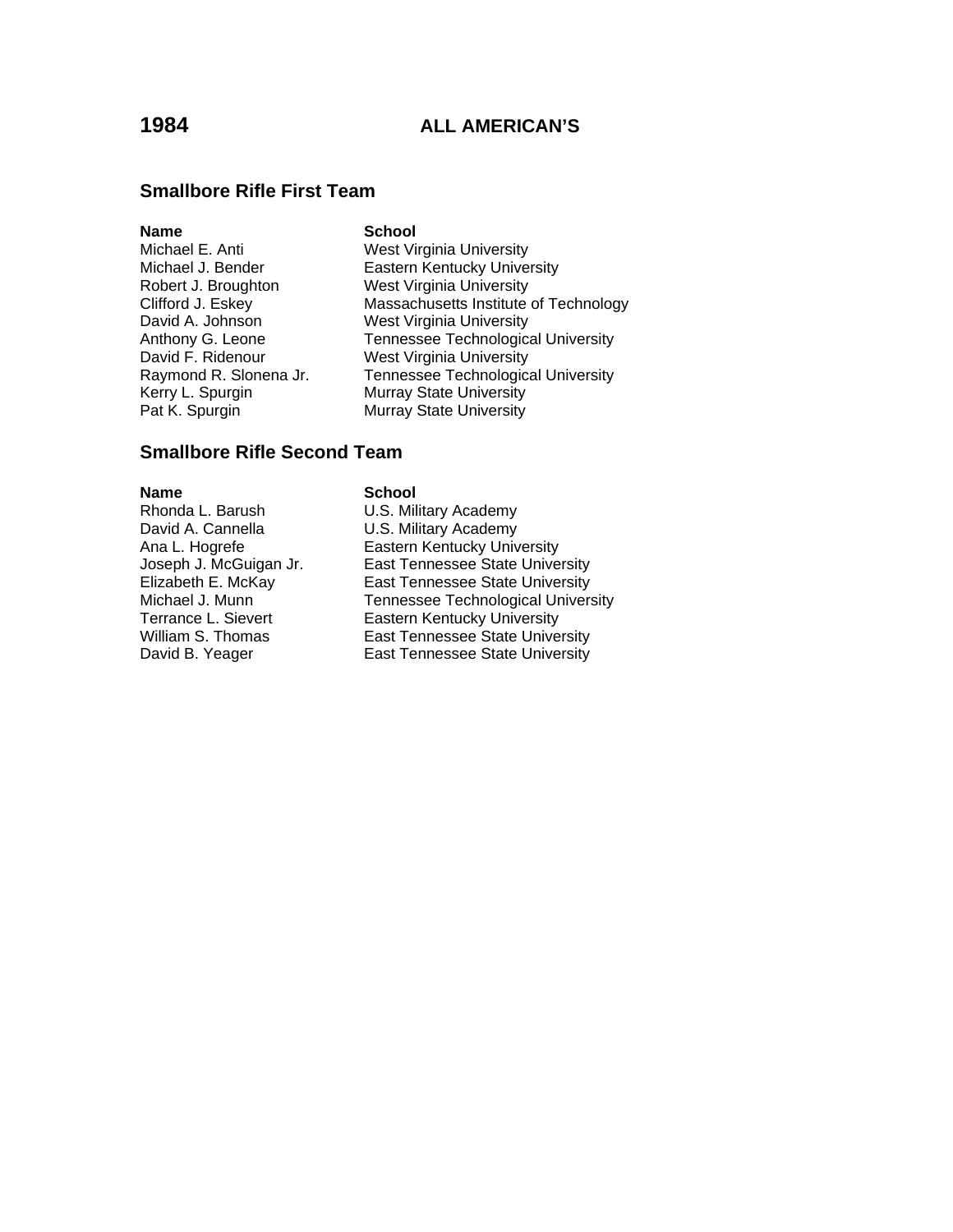### **Air Rifle First Team**

### **Name** School

- Pat K. Spurgin Murray State University
- Michael E. Anti West Virginia University Scott S. Campbell **Souting West Virginia University**<br>
David A. Cannella **M. Constant U.S. Military Academy** U.S. Military Academy David A. Johnson West Virginia University Elizabeth E. McKay East Tennessee State University Bart S. McNealy West Virginia University David F. Ridenour West Virginia University Terrance L. Sievert **Eastern Kentucky University** Raymond R. Slonena Jr. Tennessee Technological University

### **Air Rifle Second Team**

### **Name** School

Robert J. Broughton West Virginia University Roger Davidson West Virginia University Launi K. Meili **Eastern Washington University** Michael E. Rabenstein Murray State University Raymond R. Slonena Jr. Tennessee Technological University

# Michael J. Bender **Eastern Kentucky University** Clifford J. Eskey **Massachusetts Institute of Technology**<br>
Ana L. Hogrefe **Massachusetts University** Eastern Kentucky University Anthony G. Leone Tennessee Technological University

Michael J. Munn Tennessee Technological University David B. Yeager East Tennessee State University

### **Air Rifle Honorable Mention**

**Name** School Robert A. Dell Jr. St. John's University<br>Gordon J. Taras Jr. St. St. Military Academ U.S. Military Academy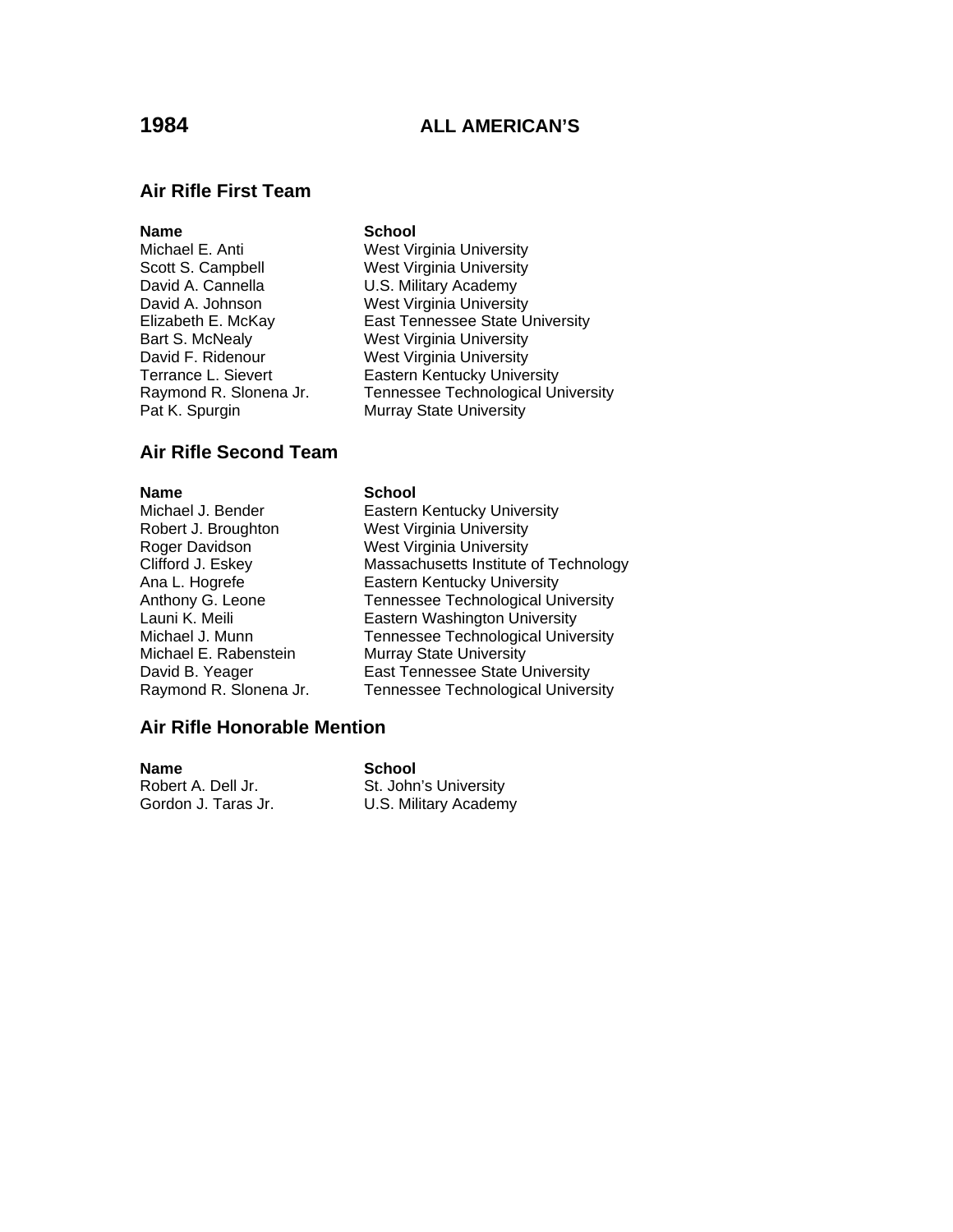### **Free Pistol First Team**

**Name**<br> **School**<br> **School**<br> **School**<br> **School**<br> **School**<br> **School**<br> **School**<br> **School** John A. Crawford H. Lee Fisher Jr. Purdue University Richard K. Roberts The Citadel

Stanley E. Hayes **B. E. Hayes** University of Texas at Arlington<br>David W. Martin **Nassachusetts Institute of Tech** Massachusetts Institute of Technology Stuart B. Munsch **U.S. Naval Academy** Richard L. Shelton U.S. Military Academy James W. Wilhelm **U.S. Naval Academy** 

# **Standard Pistol First Team**

**Name**<br>
Richard G. Almes<br>
The Citadel Richard G. Almes<br>Steven K. Collins David C. McCormick James W. Wilhelm U.S. Naval Academy<br>Joe M. Williams Massachusetts Institu

Niagara Community College David W. Martin **Massachusetts Institute of Technology**<br>David C. McCormick **Massachusetts** Institute of Technology Brian B. Meier **E. A. A. E. A. E. A. E. A. E. A. E. A. E. A. E. A. E. A. E. E. A. E. A. E. E. A. E. E. E. E.** Stuart B. Munsch<br>
Eddie L. Norris

U.S. Air Force Acade U.S. Air Force Academy Bradley J. Robert **U.S. Air Force Academy** Massachusetts Institute of Technology

### **Standard Pistol Special Mention**

**Name**<br>
Stanley E. Hayes<br>
Universi

University of Texas at Arlington